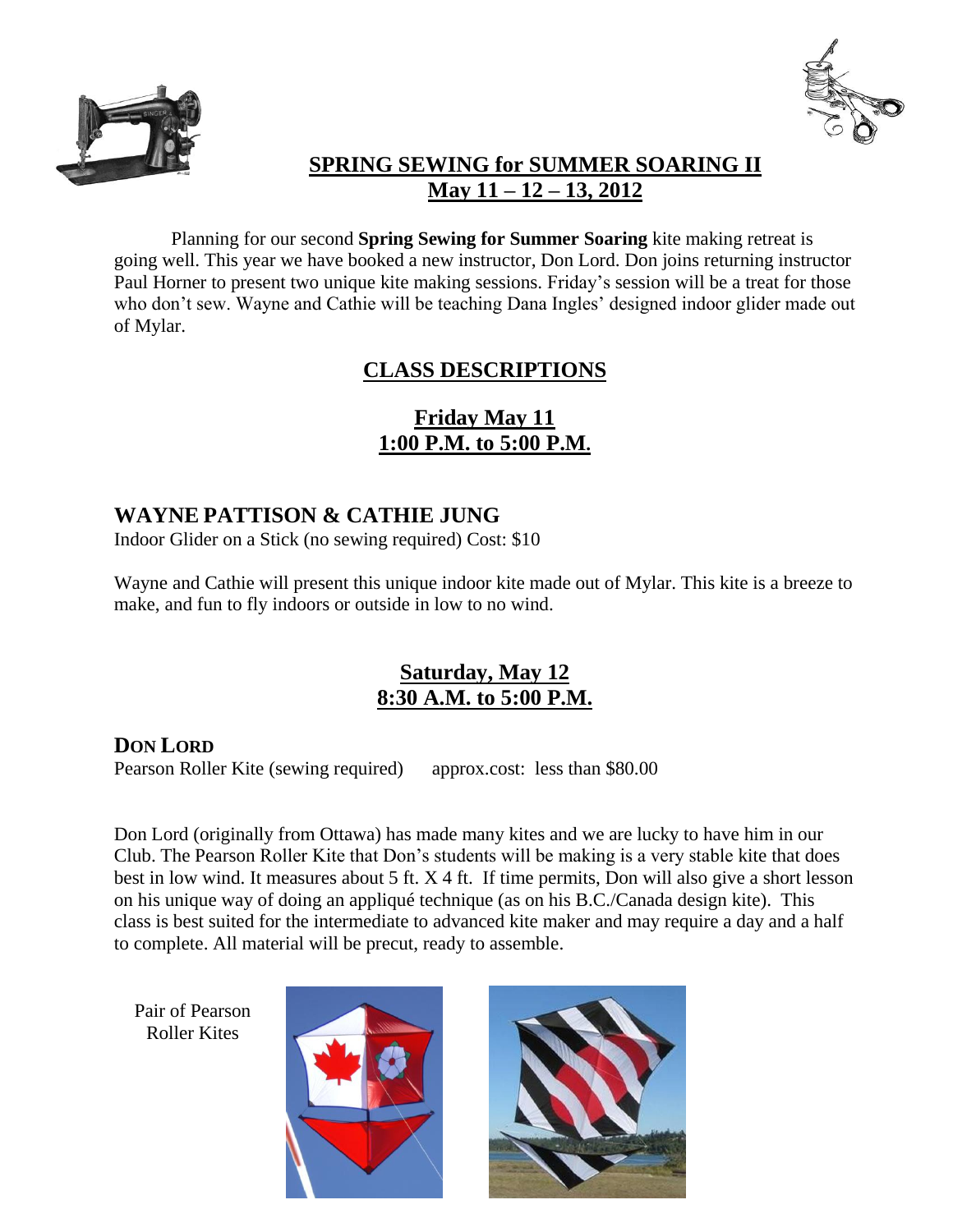### **Saturday, May 12 8:30 A.M. to 5:00 P.M.**

#### **PAUL HORNER**

Cody Kite or Eddy Kite (sewing required) approx. cost Cody \$65 to \$85 Eddy \$40

Paul's class last year was a big hit for those that tackled his rokkaku. He is back again and this time he is proposing **either** a large scale Cody kite **OR** an Eddy Kite, whichever the majority would like. The Cody kite is approximately 40" high and 60" across. This is an 8 to 10 hour sewing project. The alternative to this project is a large Eddy kite.

To prepare his materials Paul needs to know which kite his students have selected. Please inform Wayne Pattison of your preference by March 31, 2012. Wayne will inform Paul of the kite selected by those planning to take the class.



Cody Kite Eddy Kite



### **Sunday, May 13 8:30 A.M. to 1:00 P.M.**

**The classrooms will be open on Sunday for anyone who wishes to complete their project**

#### **REGISTRATION AND OTHER INFORMATION**

To attend the Spring Sewing for Summer Soaring Kite Making Session, select your classes and **register by March 31, 2012.** A schedule of events is included on the next page. Registering early gives the instructors time to prepare materials for the number of students they will have in their class. As well, to ensure accommodation for everyone a total of participants by April 1, 2012 are needed. **Full payment is required prior to the first class on May 11, 2012**.

The total cost for the weekend will be \$165.00 **plus the cost of the kite(s)** that you will be making. Lunch for Saturday and Sunday and dinner on Saturday are included in the meal plan.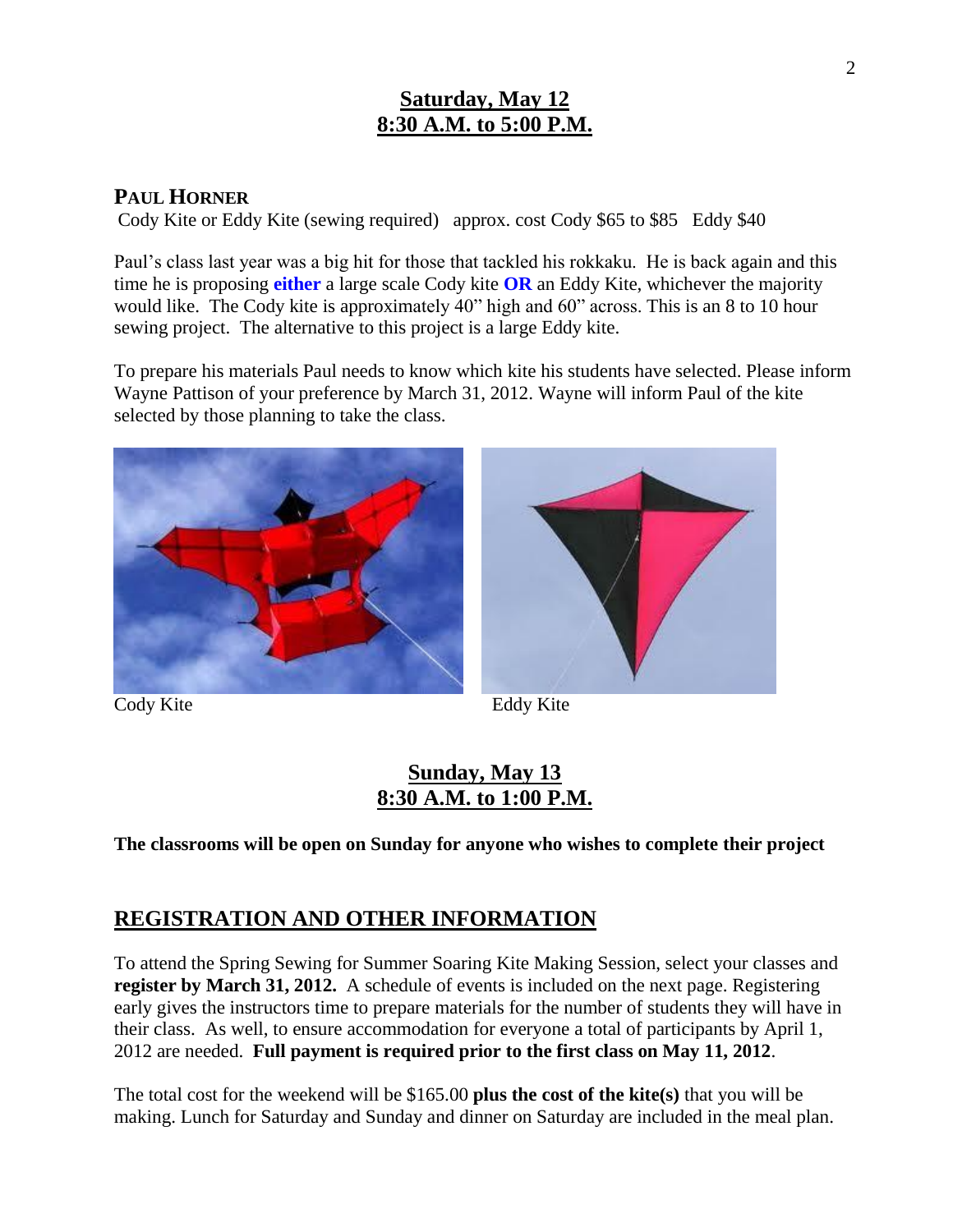Friday evening, drop in at Wayne and Jennifer's for a burger and/or hotdogs and beer. A light breakfast can be made in your room as all accommodations booked have some kitchen facilities so no breakfasts are included in the meal plan this year.

| Conference Room Fee                                                       | \$40.00 for BCKA Members<br>\$50.00 for Non-Members |
|---------------------------------------------------------------------------|-----------------------------------------------------|
| <b>Accommodation Fee</b><br>(Per person, based on Double Occupancy Rooms) | $$100.00$ (for two nights)                          |
| Meal Package (2 Lunches & 1 Dinner)                                       | \$25.00                                             |

Wayne and/or Jennifer and/or Dale Pattison will transfer to and from the Nanaimo ferry any guests who wish to come as a 'walk on' passenger. For information regarding ferries, driving directions or other venue concerns please contact Wayne Pattison.

For those wishing to find their own accommodations, the Community Centre is located in the downtown area of Parksville about 4 blocks from the beach where the Kite Festival is held each year.

| Schedule-PARKSVILLE SPRING SEWING-May 11, 12, 13, 2012 |                                                |          |                                                |                   |                                                            |                        |  |  |
|--------------------------------------------------------|------------------------------------------------|----------|------------------------------------------------|-------------------|------------------------------------------------------------|------------------------|--|--|
| <b>FRIDAY</b>                                          |                                                |          | $1 - 5$                                        | $5 - 6$           | $6 - 9$                                                    | Approx.<br>Cost (kite) |  |  |
| <b>Arbutus Room</b>                                    |                                                |          | <b>Wayne &amp; Cathie</b>                      |                   |                                                            |                        |  |  |
|                                                        |                                                |          | Indoor Glider on a Stick                       |                   | Open House*<br>Wayne/Jennifer's<br>Back to class if needed | \$10                   |  |  |
| <b>SATURDAY</b>                                        | $8:30 - 12$                                    | $12 - 1$ | $1 - 5$                                        | $5 - 6$           | $6 - 9$                                                    |                        |  |  |
| <b>Arbutus Room</b>                                    | <b>Paul Horner</b>                             |          | <b>Paul Horner</b>                             |                   |                                                            |                        |  |  |
|                                                        | Cody/Eddy Kite?<br><b>Class Instruction</b>    | Lunch    | Cody/Eddy Kite?<br><b>Class Instruction</b>    | Dinner<br>Wayne's | Back to class if needed                                    | <b>TBA</b>             |  |  |
| <b>Oaks Room</b>                                       | <b>Don Lord</b>                                |          | <b>Don Lord</b>                                |                   |                                                            |                        |  |  |
|                                                        | <b>Roller Kite</b><br><b>Class Instruction</b> | Lunch    | <b>Roller Kite</b><br><b>Class Instruction</b> | Dinner<br>Wayne's | Back to class if needed                                    | Under \$80             |  |  |
| <b>SUNDAY</b>                                          | $8:30 - 1$                                     | 12:00    |                                                |                   |                                                            |                        |  |  |
| <b>Arbutus Room</b>                                    |                                                |          |                                                |                   |                                                            |                        |  |  |
|                                                        | Completion of projects                         | Lunch    |                                                |                   |                                                            |                        |  |  |
| <b>Oaks Room</b>                                       |                                                |          |                                                |                   |                                                            |                        |  |  |
|                                                        | Completion of projects                         | Lunch    |                                                |                   |                                                            |                        |  |  |
|                                                        |                                                |          | FERRY TRANSPORTATION AS NEEDED                 |                   |                                                            |                        |  |  |